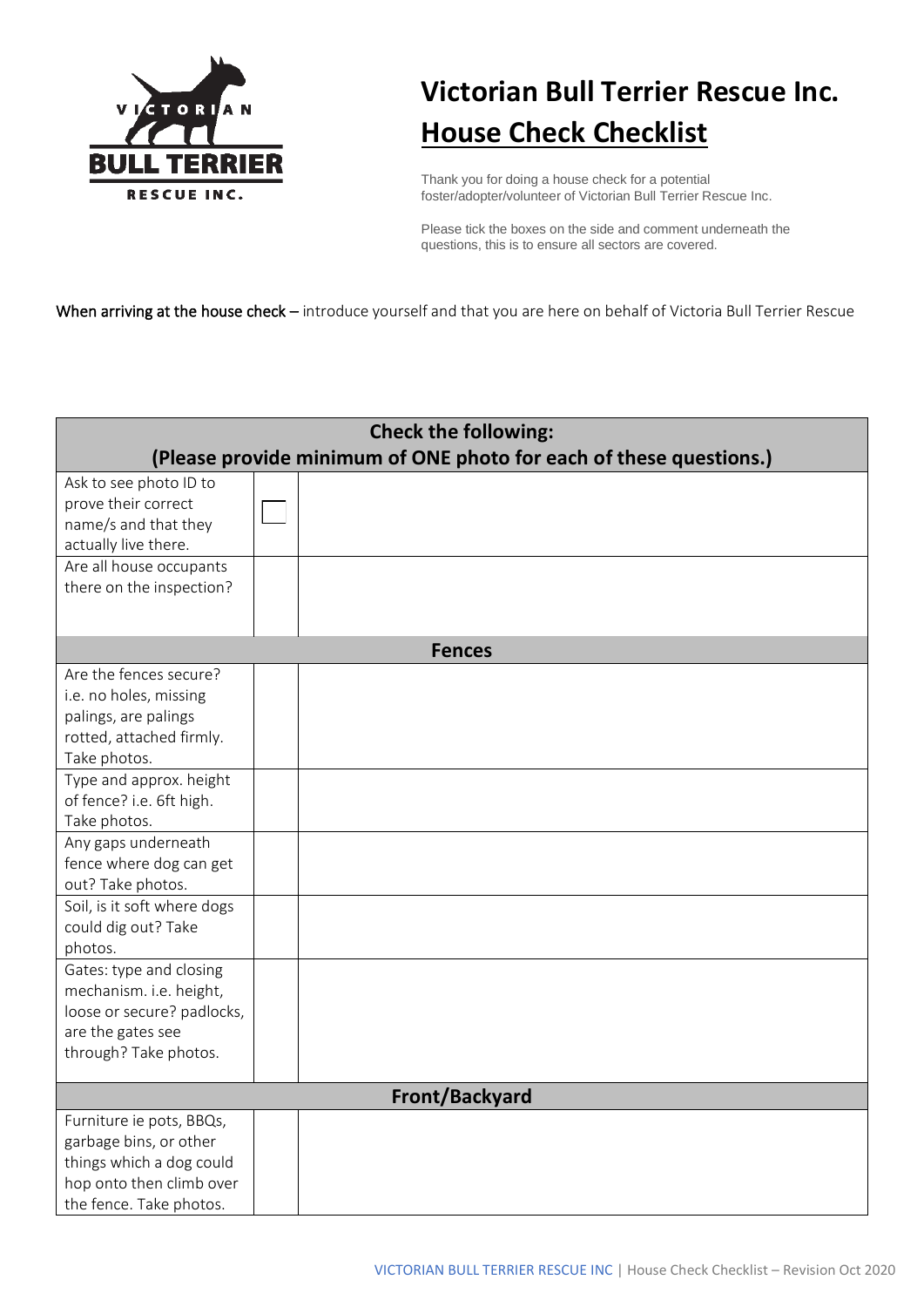| Is the yard clean and tidy?   |                                                 |
|-------------------------------|-------------------------------------------------|
| I.e rubbish and other         |                                                 |
| things where the dog can      |                                                 |
| hurt themselves on, is the    |                                                 |
| lawn mowed? Are               |                                                 |
| buildings well                |                                                 |
| maintained? Take photos.      |                                                 |
| Is there shade/shelter in     |                                                 |
|                               |                                                 |
| the yard from the             |                                                 |
| elements ie rain and sun?     |                                                 |
| Take photos.                  |                                                 |
| Is there any poisonous        |                                                 |
| plants or plants that could   |                                                 |
| cause allergies? Take         |                                                 |
| photos.                       |                                                 |
|                               | Dogs sleeping arrangements and inside the house |
| View where the dog will       |                                                 |
| sleep. If outside, is there a |                                                 |
| kennel, bed, verandah?        |                                                 |
| Take photos.                  |                                                 |
| If the dog is going to be     |                                                 |
| allowed inside, then ask      |                                                 |
| to go inside. View the        |                                                 |
| areas the dog will be         |                                                 |
| allowed to be in, and         |                                                 |
| where the dog will sleep.     |                                                 |
| Is the house clean and        |                                                 |
|                               |                                                 |
| tidy? Is there a dog bed?     |                                                 |
| Take photos.                  |                                                 |
| Try to get some idea of       |                                                 |
| how often the dog will be     |                                                 |
| allowed inside.               |                                                 |
|                               | <b>Other Pets</b>                               |
| Are there any other pets?     |                                                 |
| Ask to see them. note         |                                                 |
| down type, sex and age.       |                                                 |
| Take photos.                  |                                                 |
| Are the pets in good          |                                                 |
| condition and does the        |                                                 |
| owner seem to have            |                                                 |
| effective control over        |                                                 |
| their behaviour?              |                                                 |
| If dog or cat are they        |                                                 |
| friendly towards you or       |                                                 |
| are timid/frightened of       |                                                 |
| you?                          |                                                 |
|                               | <b>General</b>                                  |
| Have they purchased           |                                                 |
| anything for the dog yet,     |                                                 |
| such as kennel, food or       |                                                 |
|                               |                                                 |
| bed? Ask to see. Take         |                                                 |
| photos.                       |                                                 |
| Who is going to primarily     |                                                 |
| care for the dog ie adult,    |                                                 |
| children?                     |                                                 |